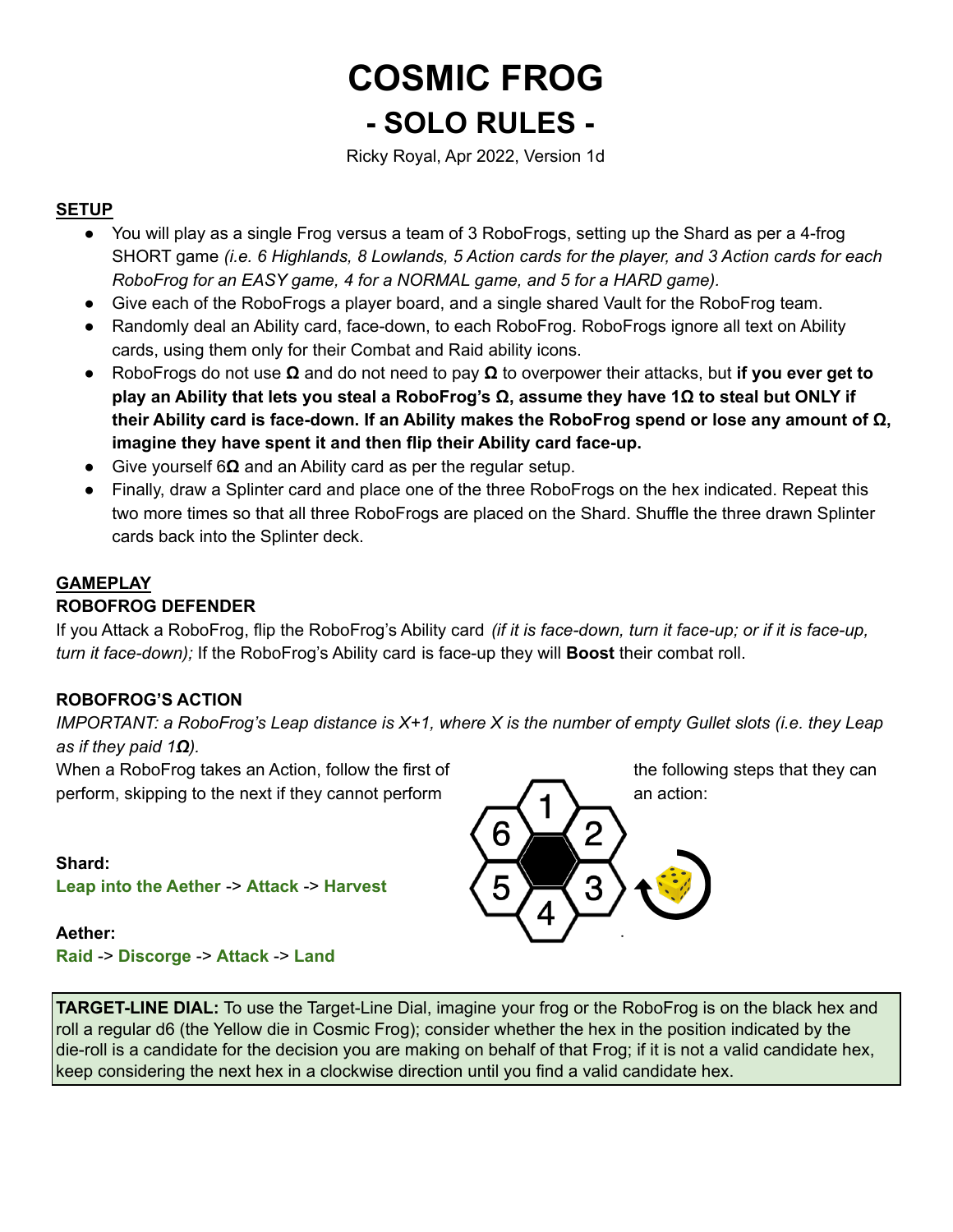#### **When a RoboFrog Leaps into the Aether:**

- If the RoboFrog's Gullet is empty or has just 1 Land, skip to the next action;
- If RoboFrog has 2 or more land in their Gullet they will leap into the Aether if they are able, or as close to the Aether as they can get (use the target-line dial to choose between equally viable directions).

## **When a RoboFrog Attacks:**

If you are on the Shard with an empty Gullet, or if your Frog is not targetable (or out of range), skip to the next *action, otherwise:*

- Flip the RoboFrog's Ability card *(if it is face-down, turn it face-up; or if it is face-up, turn it face-down), unless an Ability prevents it;* If the RoboFrog's Ability card is face-up, the RoboFrog will **Overpower** their combat roll.
- When attacking from the Aether and you are on the Shard, use the TARGET-LINE DIAL to decide which aether-adjacent hex the RoboFrog is attacking from if there is more than one such viable hex.
- If the RoboFrog makes a successful attack, they will take option A if able *(i.e. move X terrain tiles from your Gullet into their Gullet*). If they are unable to take option A *(because you have no tiles in your gullet*), they will take option B (*i.e. Harvest or Raid*).

# **When a RoboFrog Harvests:**

- The RoboFrog will Harvest according to the regular rules.
- If they cannot Harvest, they will leap towards the nearest Land tile on a target line. If they cannot reach a land tile, they will leap as close as they can to the a land tile along a target line; if there are more than one equally viable target lines, roll a Yellow die and consult the TARGET-LINE DIAL (*see above*), starting with the target line in the direction indicated by the die-roll and then progressing clockwise until a viable target line is chosen for the Leap. *e.g. if there are two target lines that can be leapt down that* take the RoboFrog 2 hexes away from a Land, and that is as close as they can leap to a Land, then roll *a die and consult the target-line dial to choose between them.* In the rare event that the RoboFrog cannot leap, they will instead Leap into the Aether.

## **When a RoboFrog Raids:**

If your Vault is empty or locked, then skip to the next action. Otherwise:

- If the RoboFrog's Ability card is face-down then turn it face-up *(unless an Ability prevents it.)*
- RoboFrogs will always try to Raid up to 2 points of land *(they are not limited by Outer Dimensions)*.
- RoboFrogs will always try to raid Highland tiles first.
- If there are multiple choices for RoboFrog to take, RoboFrog will take from the smallest stacks first.
- If there are still multiple choices, choose a tile type at random (*eg. put spare tiles from the box in your hand, give them a shake, and pull one at random*).

## **When a RoboFrog Disgorges:**

If the RoboFrog's gullet is empty, then skip to the next action. Otherwise:

- Put lands in increasing numerical order starting with the lowest numbered slot that has the fewest lands in it as follows:
	- **9 5 4**
	- **8 6 3**
	- **7 2**
	- **1**